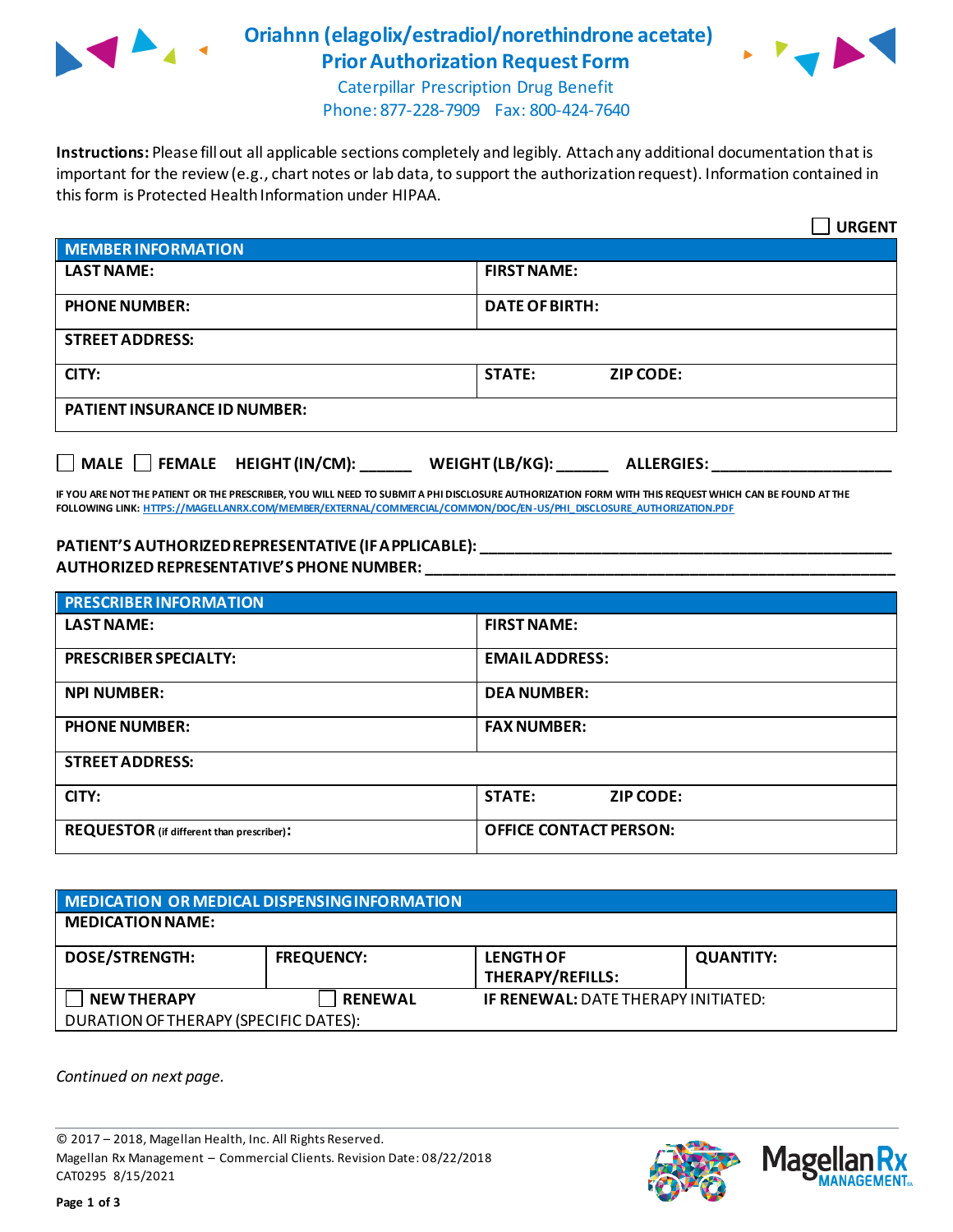

**Oriahnn (elagolix/estradiol/norethindrone acetate) Prior Authorization Request Form**



Caterpillar Prescription Drug Benefit Phone: 877-228-7909 Fax: 800-424-7640

| MEMBER'S LAST NAME: NAME AND A CONTROL CONTROL CONTROL CONTROL CONTROL CONTROL CONTROL CONTROL CONTR                                                                                                                                                                                                                                                                                                                                                                                                                            | <b>MEMBER'S FIRST NAME:</b>                                                                                                 |                                                       |  |  |
|---------------------------------------------------------------------------------------------------------------------------------------------------------------------------------------------------------------------------------------------------------------------------------------------------------------------------------------------------------------------------------------------------------------------------------------------------------------------------------------------------------------------------------|-----------------------------------------------------------------------------------------------------------------------------|-------------------------------------------------------|--|--|
|                                                                                                                                                                                                                                                                                                                                                                                                                                                                                                                                 | 1. HAS THE PATIENT TRIED ANY OTHER MEDICATIONS FOR THIS CONDITION?                                                          | <b>NO</b><br>YES (if yes, complete below)             |  |  |
| <b>MEDICATION/THERAPY (SPECIFY</b><br>DRUG NAME AND DOSAGE):                                                                                                                                                                                                                                                                                                                                                                                                                                                                    | <b>DURATION OF THERAPY (SPECIFY</b><br>DATES):                                                                              | <b>RESPONSE/REASON FOR</b><br><b>FAILURE/ALLERGY:</b> |  |  |
| <b>2. LIST DIAGNOSES:</b>                                                                                                                                                                                                                                                                                                                                                                                                                                                                                                       |                                                                                                                             | ICD-10:                                               |  |  |
| □ Uterine Fibroids<br>□ Other diagnosis: ___________________ICD-10___________________________________                                                                                                                                                                                                                                                                                                                                                                                                                           |                                                                                                                             |                                                       |  |  |
| PRIOR AUTHORIZATION.                                                                                                                                                                                                                                                                                                                                                                                                                                                                                                            | 3. REQUIRED CLINICAL INFORMATION: PLEASE PROVIDE ALL RELEVANT CLINICAL INFORMATION TO SUPPORT A                             |                                                       |  |  |
| <b>Clinical Information:</b><br>Is the patient pre-menopausal? $\square$ Yes $\square$ No                                                                                                                                                                                                                                                                                                                                                                                                                                       |                                                                                                                             |                                                       |  |  |
|                                                                                                                                                                                                                                                                                                                                                                                                                                                                                                                                 | Does the patient have a diagnosis of uterine fibroids? $\Box$ Yes $\Box$ No (please submit a copy of the ultrasound report) |                                                       |  |  |
| Is the prescriber an OB/GYN specialist? $\Box$ Yes $\Box$ No                                                                                                                                                                                                                                                                                                                                                                                                                                                                    |                                                                                                                             |                                                       |  |  |
| Does the patient have any of the following: persistent or complex ovarian cyst, cancer, current pelvic inflammatory<br>disease, or history of osteoporosis? □ Yes □ No                                                                                                                                                                                                                                                                                                                                                          |                                                                                                                             |                                                       |  |  |
| Has patient had prior use of Myfembree(relugolix/estradiol/norethindrone)? □ Yes □ No                                                                                                                                                                                                                                                                                                                                                                                                                                           |                                                                                                                             |                                                       |  |  |
| Are there any other comments, diagnoses, symptoms, medications tried or failed, and/or any other information the<br>physician feels is important to this review?                                                                                                                                                                                                                                                                                                                                                                |                                                                                                                             |                                                       |  |  |
|                                                                                                                                                                                                                                                                                                                                                                                                                                                                                                                                 |                                                                                                                             |                                                       |  |  |
| Please note: Not all drugs/diagnosis are covered on all plans. This request may be denied unless all required<br>information is received.                                                                                                                                                                                                                                                                                                                                                                                       |                                                                                                                             |                                                       |  |  |
| ATTESTATION: I attest the information provided is true and accurate to the best of my knowledge. I understand that<br>the Health Plan, insurer, Medical Group or its designees may perform a routine audit and request the medical<br>information necessary to verify the accuracy of the information reported on this form.                                                                                                                                                                                                    |                                                                                                                             |                                                       |  |  |
|                                                                                                                                                                                                                                                                                                                                                                                                                                                                                                                                 | Prescriber Signature or Electronic I.D. Verification: __________________________                                            | Date:                                                 |  |  |
| <b>CONFIDENTIALITY NOTICE:</b> The documents accompanying this transmission contain confidential health information that is legally privileged. If<br>you are not the intended recipient, you are hereby notified that any disclosure, copying, distribution, or action taken in re liance on the contents<br>of these documents is strictly prohibited. If you have received this information in error, please notify the sender immediately (via return FAX)<br>and arrange for the return or destruction of these documents. |                                                                                                                             |                                                       |  |  |

© 2017 – 2018, Magellan Health, Inc. All Rights Reserved. Magellan Rx Management – Commercial Clients. Revision Date: 08/22/2018 CAT0295 8/15/2021